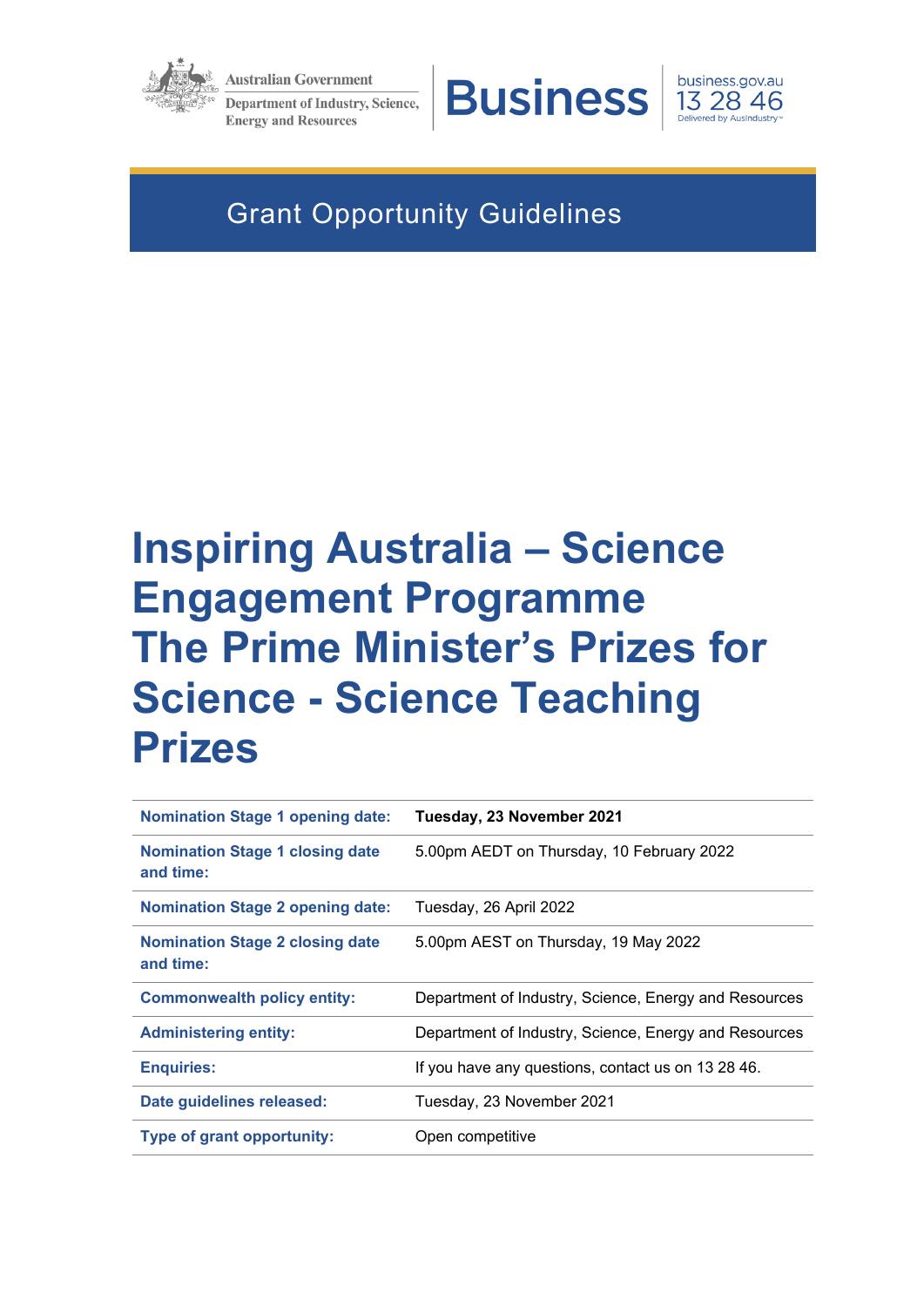# **Contents**

| $\mathbf{1}$ . | Inspiring Australia - Science Engagement Programme: The Prime Minister's Prizes for |        |  |
|----------------|-------------------------------------------------------------------------------------|--------|--|
| 2.             |                                                                                     |        |  |
|                | 2.1.                                                                                |        |  |
|                | 2.2.                                                                                |        |  |
|                | 2.3.                                                                                |        |  |
|                |                                                                                     |        |  |
| 3.             |                                                                                     |        |  |
|                | 3.1.                                                                                |        |  |
| 4.             |                                                                                     |        |  |
|                | 4.1.                                                                                |        |  |
|                | 4.2.                                                                                |        |  |
|                | 4.3.                                                                                |        |  |
|                | 4.4.                                                                                |        |  |
| 5.             |                                                                                     |        |  |
|                | 5.1.                                                                                |        |  |
|                | 5.2.                                                                                |        |  |
|                | 5.3.                                                                                |        |  |
|                |                                                                                     |        |  |
|                | 6.1.                                                                                |        |  |
|                | 6.2.                                                                                |        |  |
|                | 6.3.                                                                                |        |  |
|                |                                                                                     | 6.3.1. |  |
|                |                                                                                     | 6.3.2. |  |
|                | 6.4.                                                                                |        |  |
| 7.             |                                                                                     |        |  |
|                | 7.1.                                                                                |        |  |
|                |                                                                                     |        |  |
|                | 8.1.                                                                                |        |  |
|                | 8.2.                                                                                |        |  |
|                | 8.3.                                                                                |        |  |
|                | 8.4.                                                                                |        |  |
| 9.             |                                                                                     |        |  |
|                |                                                                                     |        |  |
|                | 10.1.                                                                               |        |  |
|                | 10.2.                                                                               |        |  |
|                |                                                                                     |        |  |
|                |                                                                                     |        |  |
|                |                                                                                     |        |  |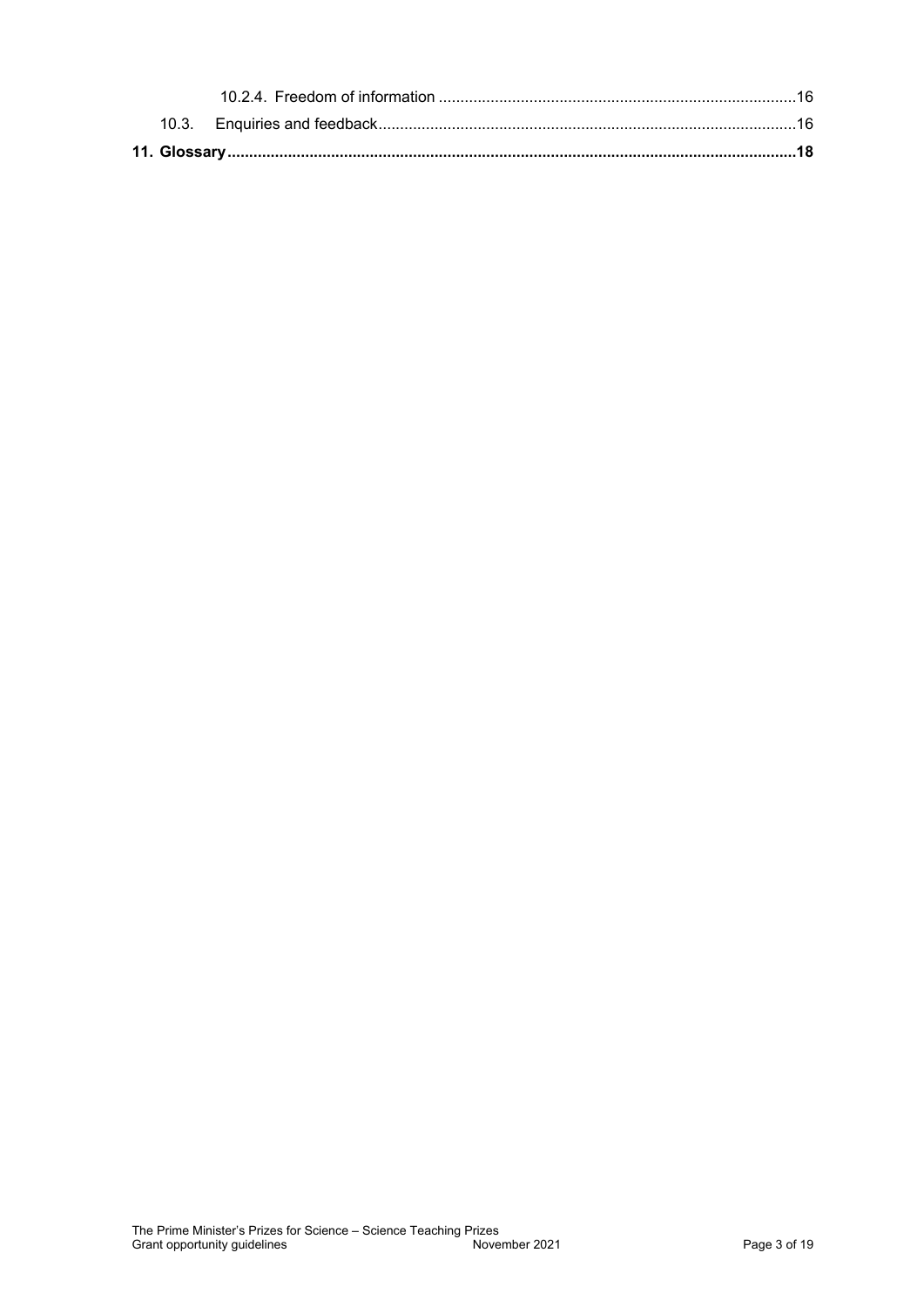# <span id="page-3-0"></span>**1. Inspiring Australia – Science Engagement Programme: The Prime Minister's Prizes for Science - Science Teaching Prizes processes**

# **The Inspiring Australia – Science Engagement Programme is designed to achieve Australian Government objectives**

This grant opportunity is part of the above grant program, which contributes to the Department of [Industry, Science, Energy and Resources' Outcome One.](https://www.industry.gov.au/sites/default/files/2019-04/2019-20-department-of-industry-innovation-and-science-pbs.pdf) The Department of Industry, Science, Energy and Resources works with stakeholders to plan and design the grant program according to the *[Commonwealth Grants Rules and Guidelines](https://www.finance.gov.au/government/commonwealth-grants/commonwealth-grants-rules-guidelines)*.

# ♦ **Stage 1 nominations open**

We publish the grant guidelines on business.gov.au and GrantConnect.

# ♦ **You complete and submit a Stage 1 nomination form**

You as a nominator apply on behalf of a nominee. You will provide a brief statement (up to 750 words) addressing the nominee's achievements, and provide information about the nominee's school and teaching environment, as well as the contact details of the nominee and two supporters.

# ↓ **We assess all nominations**

We assess the nominations against eligibility criteria. An independent committee assesses eligible nominations against the assessment criteria for each prize and compares it with other eligible nominations.

#### $\mathbf{L}$

#### **Eligible and competitive nominations are shortlisted and invited to apply for Stage 2**

If your nominee has been shortlisted, we invite you (the nominator) and two supporters to prepare a more detailed nomination addressing the assessment criteria.

#### J

# **Stage 2 nominations are assessed and prize recipients are recommended**

The committee assesses Stage 2 nominations and recommends prize recipients to the decision maker.

#### ↓

#### **Final decisions are made**

The decision maker decides which nominations are successful.

#### ♦

# **We notify you and the nominee of the outcome**

We advise you of the outcome of your nomination. Prize recipients will be notified under embargo, in writing, and invited to receive their awards at the Prime Minister's Prizes for Science awards event.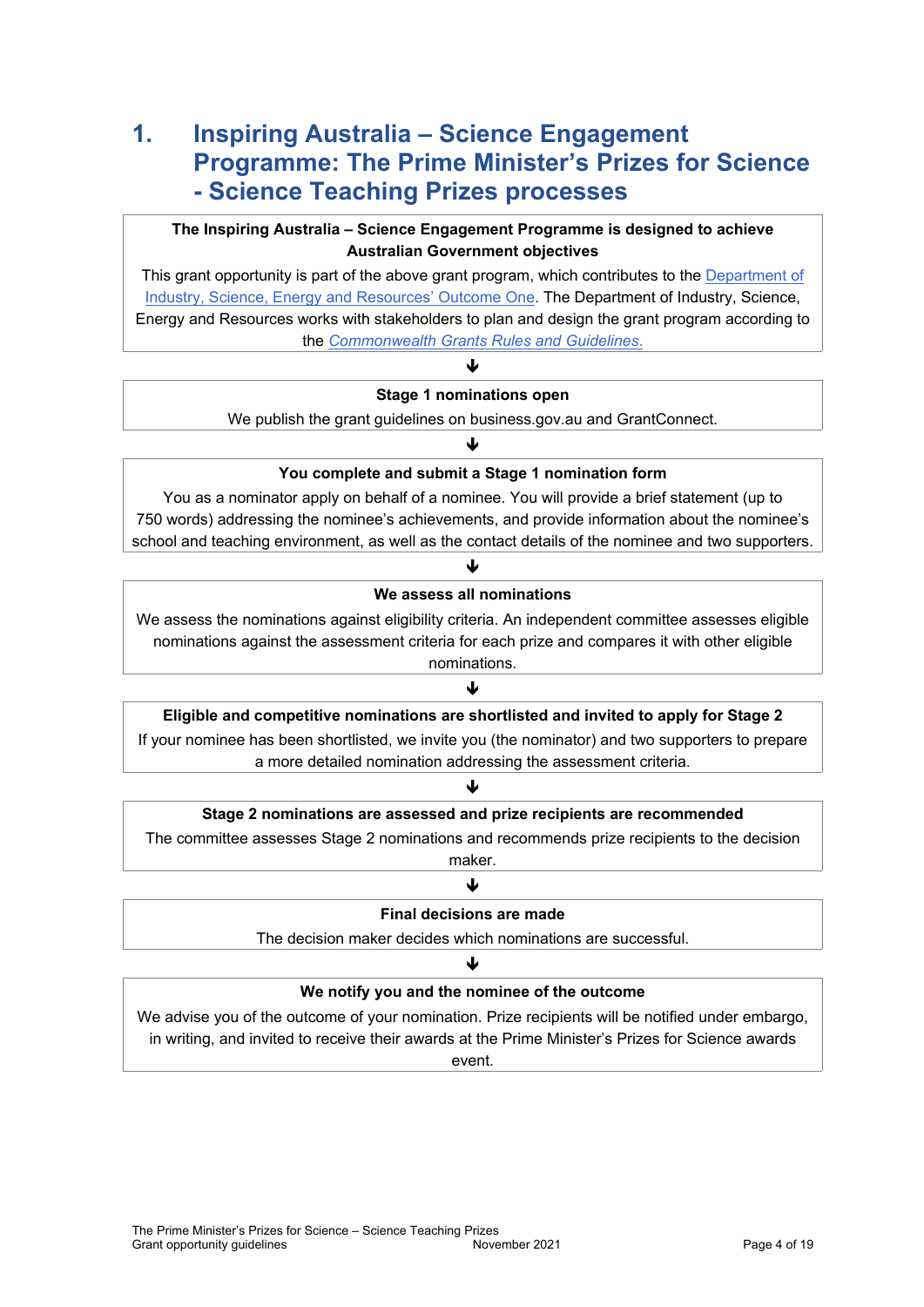# <span id="page-4-0"></span>**2. About the Inspiring Australia – Science Engagement Programme**

The Inspiring Australia - Science Engagement Programme (the program) provides funding for a range of initiatives delivered under the Inspiring Australia banner.

The program contributes to the Government's vision for an Australian society engaged in and enriched by science. Through this program and other science engagement activities, the Government aims to achieve:

- engagement by the wider Australian community with the sciences, including through major activities and events
- public recognition and national awareness and pride in the achievements of our best scientists and innovators
- **EXECT** effective communication on key science issues, between scientists, the general public and Australian decision makers in business and government
- enhanced focus on building skills and capability in science, technology, engineering and mathematics (STEM) and digital literacy, in Australian schools and communities.

It does this by funding and supporting a range of science communication and engagement activities and events under the following program elements:

- **Targeted Science Communication**
- National Science Week
- Prime Minister's Prizes for Science (Science Prizes and Science Teacher Prizes)
- **Citizen Science Grants**
- Maker Projects Grants
- Sponsorship Grants for Student Science Engagement and International Competitions.

These guidelines relate to the Prime Minister's Prizes for Science (Science Teacher Prizes) element of the program. There will be other grant opportunities as part of this program. We will publish the opening and closing dates and any other relevant information on [business.gov.au](https://www.business.gov.au/) and [GrantConnect](https://www.grants.gov.au/).

The Program Delegate may agree to run a closed non-competitive grant selection process for particular activities under select program elements where:

- it can be demonstrated that the activity is consistent with the program objectives and with one of the program elements
- **there is funding available under the program to support the activity**
- the activity requires capabilities that are not widely available, such that it would not be costeffective to run an open application process, or relies on intellectual property that cannot be obtained through an open application process
- there is clear documentation showing the grant selection process and demonstrating that the grant represents good value for money.

The Program Delegate may re-allocate funding between elements under the program based on demand.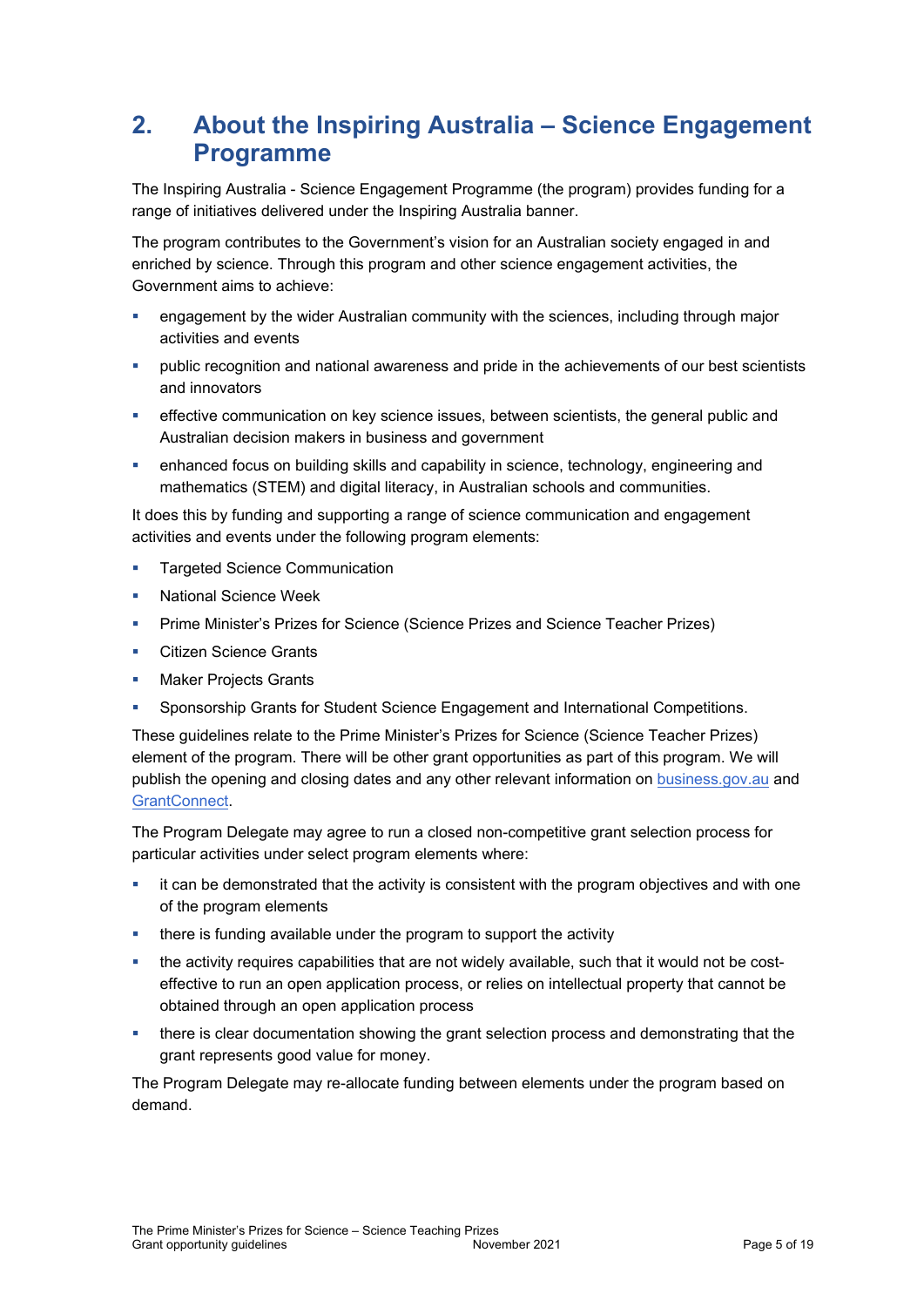We administer the program according to the *[Commonwealth Grants Rules and Guidelines](https://www.finance.gov.au/government/commonwealth-grants/commonwealth-grants-rules-guidelines)* [\(CGRGs\)](https://www.finance.gov.au/government/commonwealth-grants/commonwealth-grants-rules-guidelines)<sup>1</sup> .

# <span id="page-5-0"></span>2.1. About the Prime Minister's Prizes for Science

The Prime Minister's Prizes for Science is an ongoing element of the program. There are two grant opportunities as part of this program, the Science Prizes and the Science Teaching Prizes.

The Prime Minister's Prizes for Science are Australia's most prestigious and highly regarded awards for outstanding achievements in scientific research, research-based innovation and excellence in science teaching.

The Prime Minister's Prizes for Science recognise the achievements and success of Australian scientists and innovators, and benefits to both Australia and the rest of the world. The prizes also recognise the critical role science educators play in inspiring and encouraging students to take an interest in science and consider science as a career.

We strongly encourage nominations of diverse candidates, including those from a different range of backgrounds and geographical regions.

Through the program, the Prime Minister's Prizes for Science will award up to \$750,000 each year for outstanding achievements in science, research-based innovation and excellence in science teaching.

There are five prizes for science and innovation (referred to as the Science Prizes) and two prizes for science teaching (referred to as the Science Teaching Prizes).

#### **Science Prizes**

- Prime Minister's Prize for Science (\$250,000)
- **Prime Minister's Prize for Innovation (\$250,000)**
- **Malcolm McIntosh Prize for Physical Scientist of the Year (\$50,000)**
- **Figure 1** Frank Fenner Prize for Life Scientist of the Year (\$50,000)
- **Prize for New Innovators (\$50,000).**

#### **Science Teaching Prizes**

- Prime Minister's Prize for Excellence in Science Teaching in Primary Schools (\$50,000)
- Prime Minister's Prize for Excellence in Science Teaching in Secondary Schools (\$50,000).

We will publish the  $\rm opening$  and  $\rm closing$  dates $^2$  and any other relevant information on [business.gov.au](https://www.business.gov.au/) and [GrantConnect.](https://www.grants.gov.au/)

# <span id="page-5-1"></span>2.2. About the Science Teaching Prizes grant opportunity

These guidelines contain information for the Science Teaching Prizes. The nomination process for each prize involves two stages.

**Stage 1**: where you, as the nominator, provide a submission (up to 750 words) outlining the nominee's key achievements and why they would be a good candidate for a particular science teaching prize.

<sup>1</sup> <https://www.finance.gov.au/government/commonwealth-grants/commonwealth-grants-rules-guidelines>

<sup>2</sup> <https://www.business.gov.au/scienceprizes>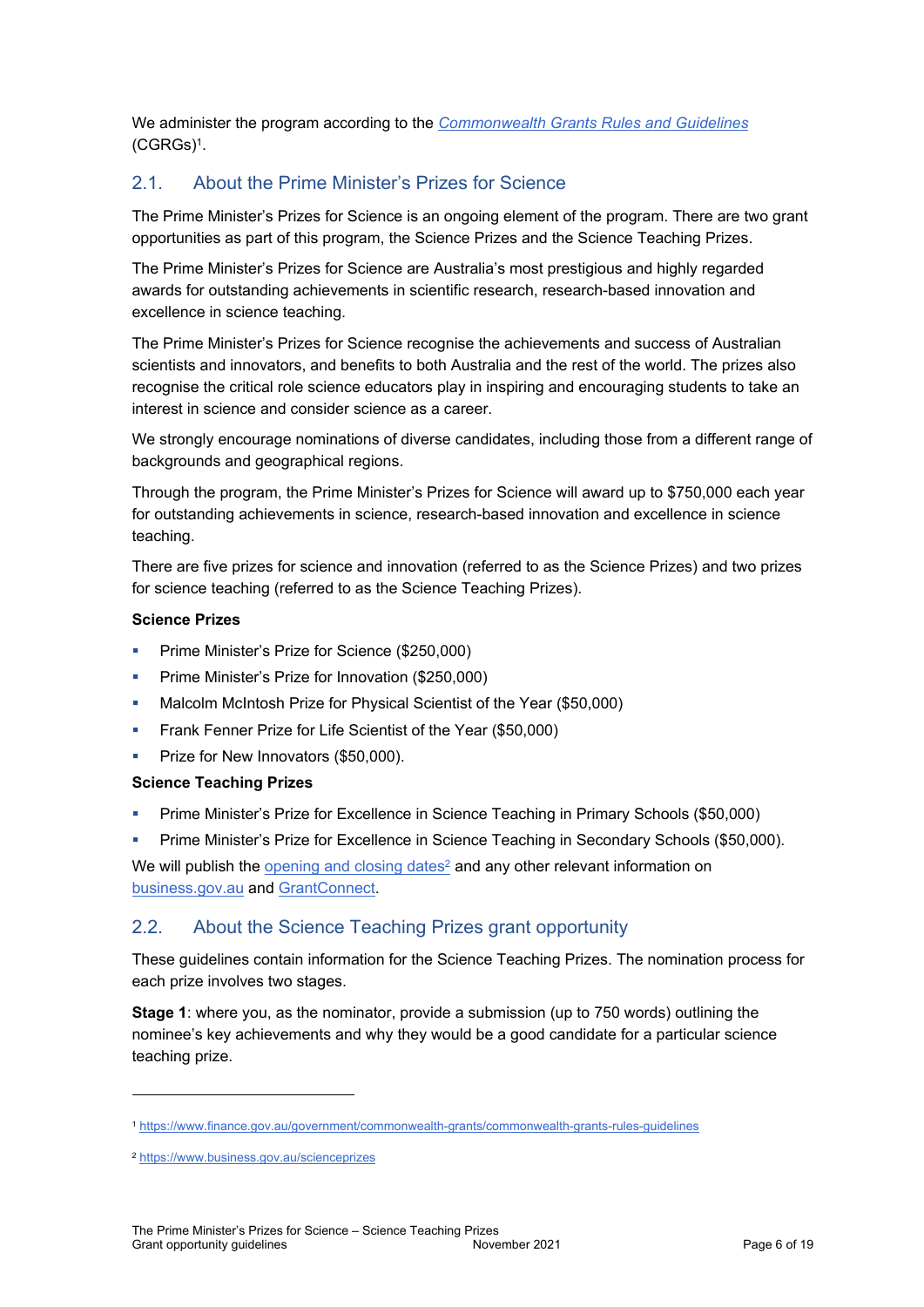**Stage 2:** where, if we have shortlisted your nominee, we invite you (the nominator) and two supporters to prepare a more detailed submission addressing the relevant assessment criteria.

This grant opportunity guidelines document sets out:

- the eligibility and assessment criteria
- how we consider and assess applications
- how we monitor and evaluate nominees
- responsibilities and expectations in relation to the opportunity.

The Department of Industry, Science, Energy and Resources (the department) is responsible for administering the Science Prizes.

We have defined key terms used in these guidelines in the glossary at section 11.

You should read this document carefully before you fill out an application.

# <span id="page-6-0"></span>2.3. Overview of the Science Teaching Prizes

The Prime Minister's Prizes for Excellence in Science Teaching in Primary and Secondary Schools are awarded for excellence in teaching in any area of science that is part of the nominated teacher's state or territory science, mathematics or technology syllabus.

Each prize is awarded to an individual teacher who, through the impact of their teaching and the sharing of their methods and results with the science teaching profession, has made an outstanding contribution to science, mathematics or technology education. Recipients of these awards are role models for those already teaching science and those considering a science teaching career. Nomination itself is recognition of these qualities by peers.

Each Science Teaching Prize includes a medallion, lapel pin, award certificate and \$50,000 in prize money.

We may recognise highly ranked nominees through the award of highly commended certificates.

# <span id="page-6-1"></span>2.3.1. Learning areas covered by the Science Teaching Prizes

For the purposes of the Science Teaching Prizes and guidelines, the term 'science' is taken to include the following learning areas of the Australian Curriculum for Kindergarten to Year 10, and related subjects in Years 11 and 12 as endorsed by the Education Council:

- Science
- **Mathematics**
- Technologies.

# <span id="page-6-2"></span>**3. Grant amount and grant period**

Through the program, the Prime Minister's Prizes for Science will award up to \$750,000 in 2022 for outstanding achievements in science, research-based innovation and excellence in science teaching.

# <span id="page-6-3"></span>3.1. Grants available

For the Science Teaching Prizes grant opportunity, the grant will be up to \$100,000 in prize money as described below:

#### **Science Teaching Prizes**

Prime Minister's Prize for Excellence in Science Teaching in Primary Schools (\$50,000)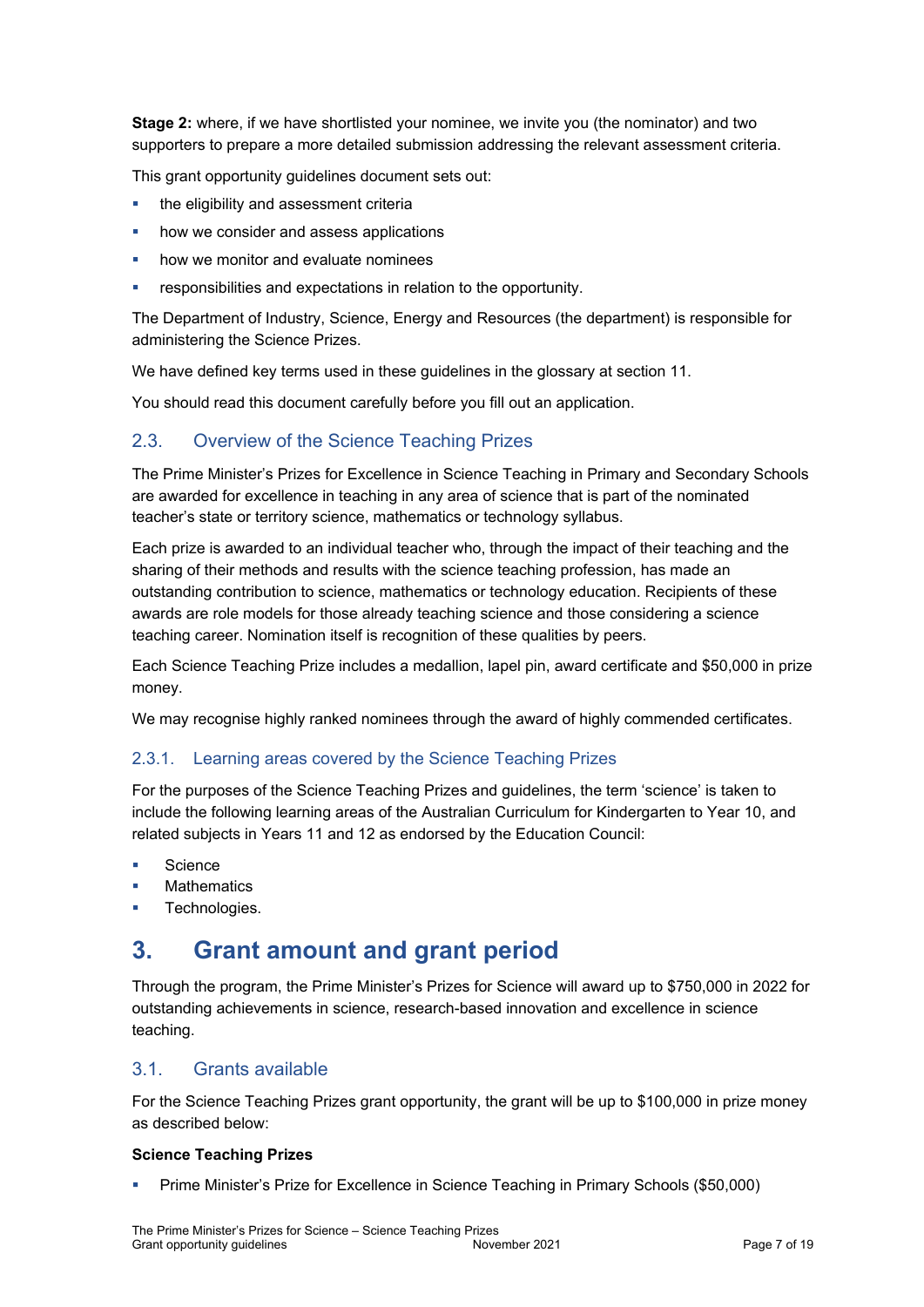Prime Minister's Prize for Excellence in Science Teaching in Secondary Schools (\$50,000).

Each prize recipient receives a medallion, lapel pin, prize money as described above and an award certificate.

We will publish the [opening and closing dates](https://www.business.gov.au/scienceteachingprizes)<sup>[3]</sup> and any other relevant information on [business.gov.au](https://www.business.gov.au/) and [GrantConnect.](https://www.grants.gov.au/)

# <span id="page-7-0"></span>**4. Eligibility criteria**

We cannot consider your application if you do not satisfy all eligibility criteria.

# <span id="page-7-1"></span>4.1. Who is eligible?

To be eligible for a Science Teaching Prize, a nominee must:

- be an Australian citizen or permanent resident of Australia
- have undertaken their teaching achievement for which they are nominated, in Australia
- not be self-nominated
- be a full time or part time registered teacher at a primary or secondary school listed on the [Australian Schools List](https://asl.acara.edu.au/) and be active in teaching science, mathematics or technology in the classroom at the time of their nomination.

It is not necessary for the nominee to be a member of a professional association or to have received any prior award.

# <span id="page-7-2"></span>4.2. Who is eligible to be a nominator or supporter?

To be eligible to nominate a teacher for a Science Teaching Prize, the nominator and supporters must personally know of the nominated achievement and be able to offer expert opinions about its worth.

To be eligible to submit or support a nomination for a Science Teaching Prize, the nominator and supporter must not be related to the nominee.

Where the nominator is a peer, then one supporter must be a Principal, Deputy Principal, Head of Science, Maths or Technology at the current school of achievement. If the nominee is a peer at the level of Principal, Deputy Principal, Head of Science, Maths or Technology, then we will accept a nominator or supporter from current schools, surrounding schools or from the education administration area to which the school belongs. A nominator cannot also be a supporter, and a nominated teacher cannot support their own nomination.

# <span id="page-7-3"></span>4.3. Additional eligibility requirements

Previous nominees are eligible for renomination, subject to meeting relevant eligibility criteria, submitting a new nomination, and the nominator and supporters providing evidence of any relevant achievements. Different individuals may support the nominee where appropriate, for example where the nominee has changed schools.

<sup>[3]</sup> <https://www.business.gov.au/scienceteachingprizes>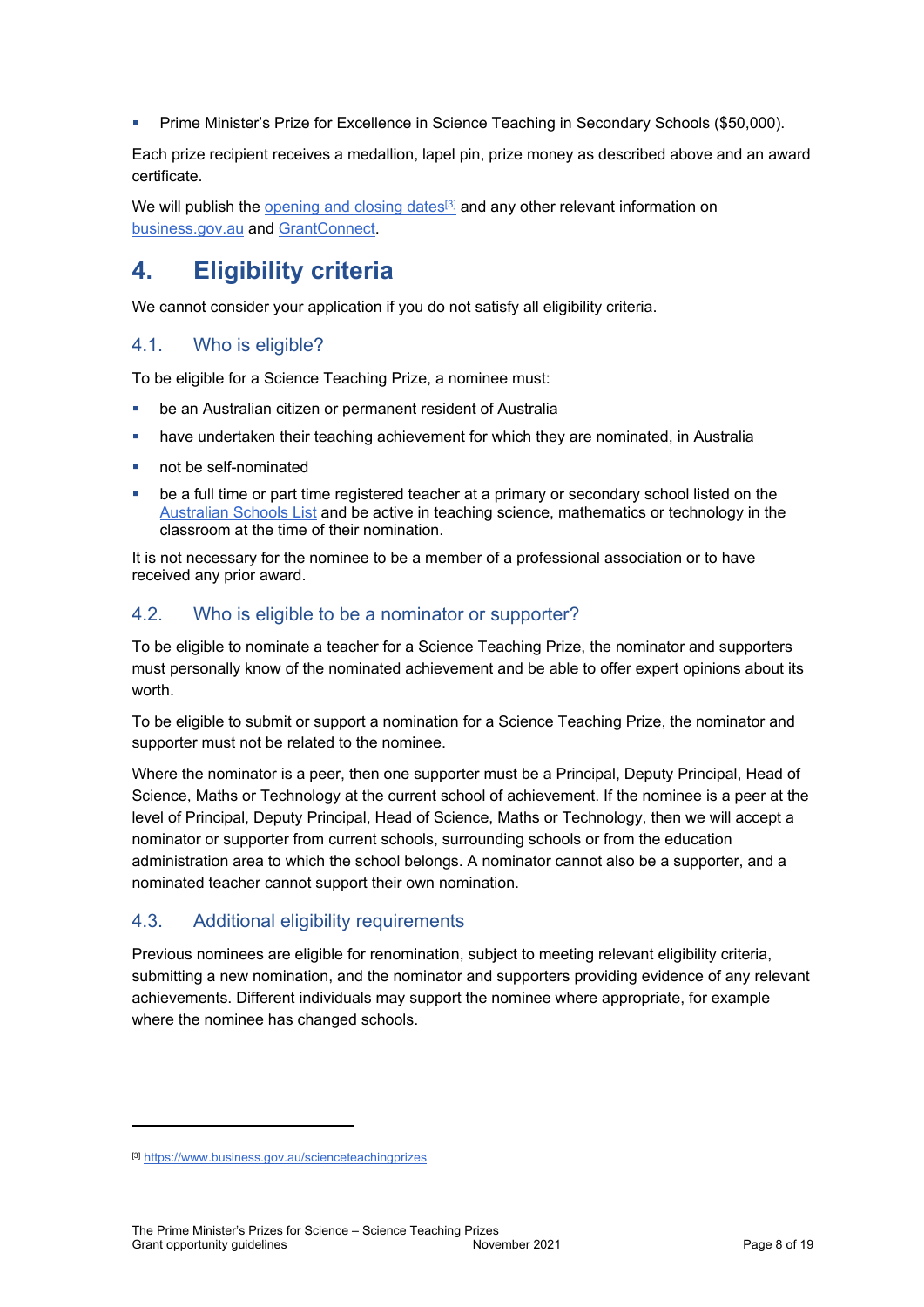# <span id="page-8-0"></span>4.4. Who is not eligible?

Past recipients of either Science Teaching Prize are not eligible to be considered again.

# <span id="page-8-1"></span>**5. The assessment criteria**

You must address all assessment criteria in your application. All assessment criteria are of equal weighting (there is a maximum of 30 points).

The application form asks questions that relate to the assessment criteria below. The application form displays size limits for answers.

You may address the criteria through the combined inputs of the nominator and supporters based on direct personal knowledge of the nominee's work. We understand that a supporter may not be able to comment on all criteria. Supporters should provide independent views of the nominee's achievement/s, rather than confirming the views of the nominator.

We will assess responses to the assessment criteria at both stages of the nomination process. In Stage 1 a summary of up to 750 words that outlines the nominee's achievements and why they would be a good candidate for a particular science teaching prize will be required, and in Stage 2 more detailed responses against the assessment criteria will be required.

# <span id="page-8-2"></span>5.1. Assessment criterion 1 (10 points)

### **Professional knowledge: Professional knowledge of science, science education and students.**

You should identify this by:

- a. demonstrating the nominee's knowledge and understanding of the concepts, substance and structure of the content and teaching strategies related to their teaching responsibilities
- b. demonstrating the nominee's use and knowledge of teaching strategies that are responsive to the learning strengths and needs of students from diverse linguistic, cultural, religious and socio-economic backgrounds
- c. demonstrating science, mathematics or technology teaching is a part of the nominee's workload (secondary school teacher only).

# <span id="page-8-3"></span>5.2. Assessment criterion 2 (10 points)

# **Professional Practice: Implements highly effective teaching and learning practices to achieve high quality learning outcomes in science, maths or technology.**

You should identify this by demonstrating how the nominee:

- a. adopts or develops innovative and imaginative approaches to teaching which create and maintain challenging learning goals and emotionally supportive and physically safe learning environments
- b. engages students in generating, constructing and testing scientific knowledge and methods by collecting data, investigating, developing, analysing or evaluating problems, concepts, situations or evidence
- c. ensures the science is contextual, engaging and relevant to the students' lives
- d. develops in students the confidence and ability to use scientific knowledge and processes to make informed decisions or to develop solutions to problems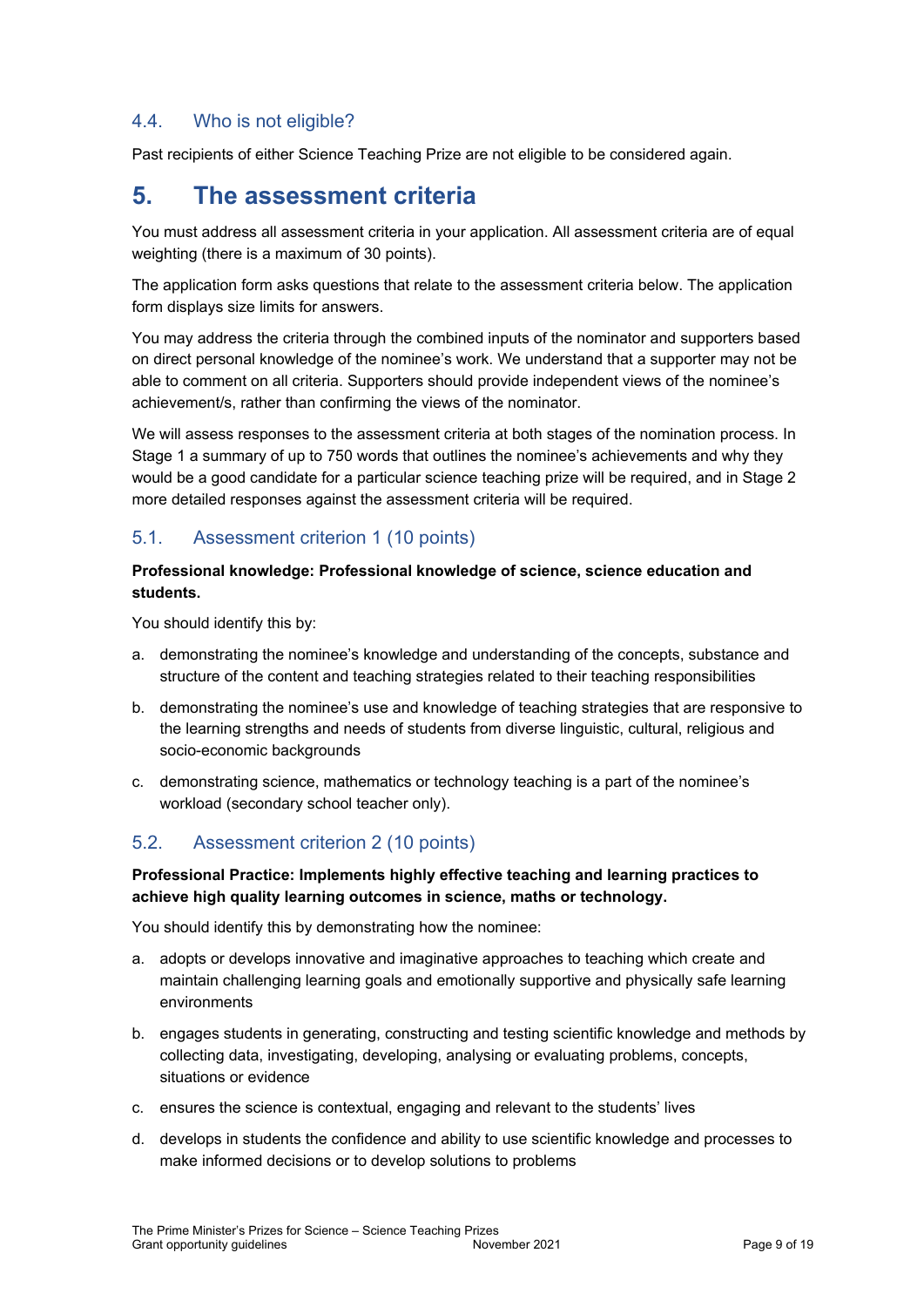e. develops a culture of high expectations to inspire students to pursue further studies in science, maths or technology.

These approaches should be demonstrated in the nominee's own classroom and school.

We require measures and evidence to support this criterion in the achievement summary or as additional attachments to the application. Below are some examples of suitable evidence. These are suggestions and we do not expect that all suggested material will be provided.

Evidence of high quality learning outcomes in the form of:

- student and parent feedback
- principal's and peers' assessment or commentary
- specific examples of initiative and innovative approaches.

Objective measures of effectiveness and impact such as:

- improved end of year assessment outcomes
- improved student engagement or participation in class activities
- encouragement and support for students' extra-curricular science, maths or technology activities
- **EXEDERSHIM** among peers, across schools and/or among non-school partners in promoting high quality school science, maths or technology teaching and learning
- increased enrolments in senior secondary science, maths or technology
- evidence of influence in students' post-school study or employment choices.

# <span id="page-9-0"></span>5.3. Assessment criterion 3 (10 points)

#### **Professional Engagement: Contribution to and engagement with the broader science, maths or technology education community.**

You should demonstrate this by identifying:

- a. how the nominee engages with the school community, professional teaching networks and broader communities to:
	- improve the quality and effectiveness of science, maths or technology teaching
	- **•** build teachers' capacity to implement their curriculum.
- b. how the nominee is widely recognised as having made a significant contribution to science, maths or technology education in their school, local school area, state/territory, nationally or internationally through activities such as:
	- engaging with colleagues to improve science teaching practice in their school, local schools, state/territory, nationally or internationally
	- innovative practices that have been adopted in other classrooms, schools or regions
	- **•** participation in curriculum development
	- contributions to relevant education policy at state/territory or national levels.

# <span id="page-9-1"></span>**6. How to submit a nomination**

Before applying, you should read and understand these guidelines and the nomination form published on [business.gov.au](https://www.business.gov.au/) and [GrantConnect](https://www.grants.gov.au/).

You can only submit a nomination while nominations are open.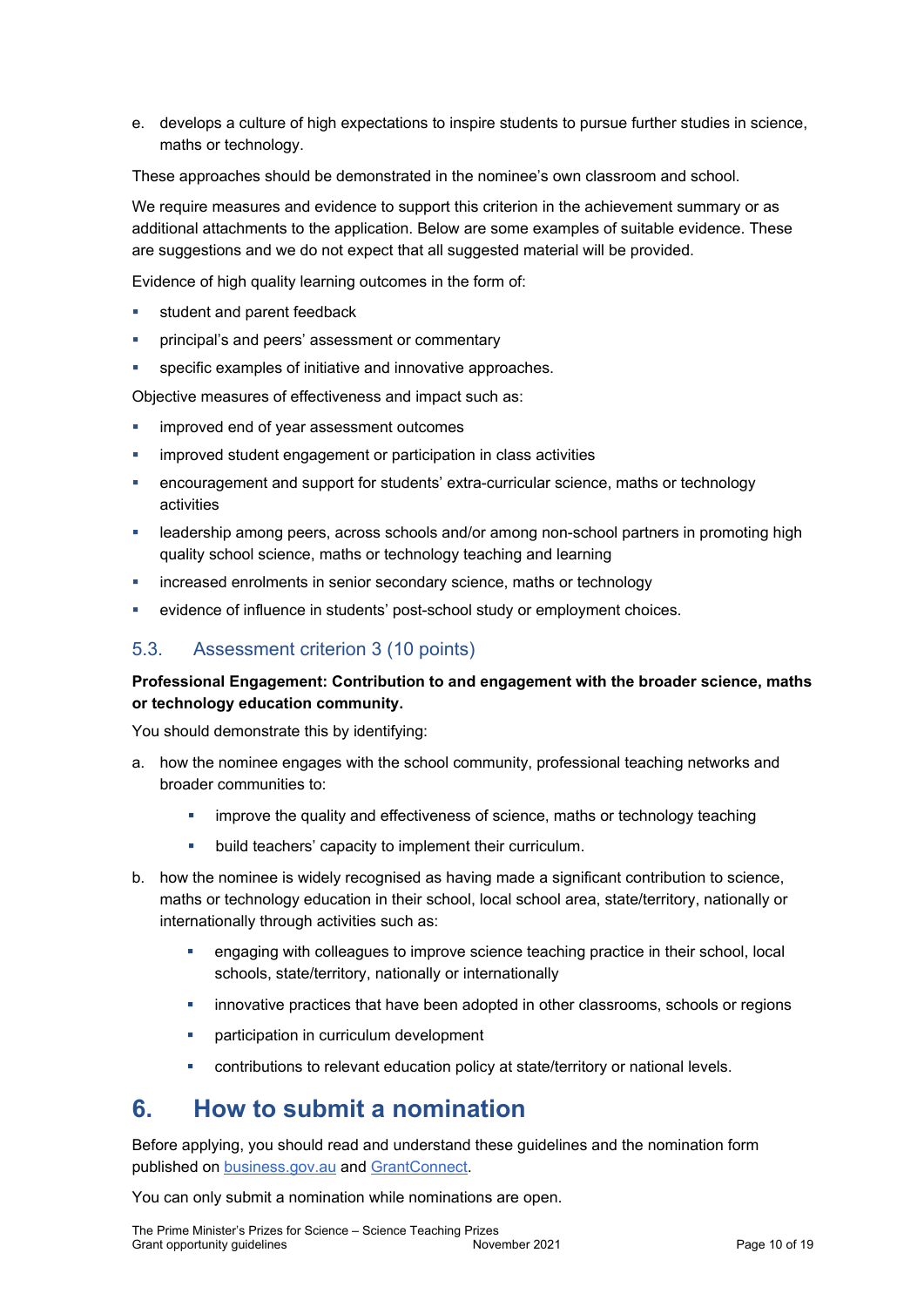You must also ensure the nominee:

- $\blacksquare$  is willing to be a nominee
- will provide the evidence necessary to support the nomination and
- understands the obligations that come with the prize.

Nominations are a two-stage process. If your nominee is shortlisted, you will need to submit an online nomination form for both stages.

You will receive confirmation when you submit your nomination. You should retain a copy of your application for your own records.

You are responsible for making sure your application is complete and accurate. Giving false or misleading information is a serious offence under the *Criminal Code 1995* (Cth). If we consider that you have provided false or misleading information we may not progress your application. If you find an error in your application after submitting it, you should call us immediately on 13 28 46.

If we find an error or information that is missing, we may ask for clarification or additional information from you that will not change the nature of your application. However, we can refuse to accept any additional information from you that would change your submission after the application closing time.

The selection of nominees and recipients reflect the nominations received and information available to the department at the time. The department reserves the right to exclude a nomination from consideration or withdraw a prize, if further information or the nominee/recipient's conduct may bring, or has brought, the Prizes, the department or the Australian Government into disrepute.

If you need further guidance around the application process, or if you are unable to submit an application online, [contact us](https://www.business.gov.au/contact-us) at [business.gov.au](https://www.business.gov.au/) or by calling 13 28 46.

# <span id="page-10-0"></span>6.1. Submitting a Stage 1 nomination

For a Stage 1 submission, you must:

- complete the online Stage 1 [nomination form](https://business.gov.au/grants-and-programs/prime-ministers-prizes-for-science-science-teaching-prizes)<sup>3</sup> on business.gov.au
- address all eligibility and assessment criteria
- provide all the information requested including
	- **EXECT** information about the nominee's school and teaching environment
	- the contact details of two supporters
- provide all necessary attachments, as outlined in section [6.3.1](#page-11-1).

# <span id="page-10-1"></span>6.2. Submitting a Stage 2 nomination

For a Stage 2 submission, you must:

- be invited to participate in Stage 2 of the nomination process
- complete the online Stage 2 nomination form on business.gov.au
- address all eligibility and assessment criteria
- provide all the information requested

<sup>3</sup> <https://www.business.gov.au/grants-and-programs/prime-ministers-prizes-for-science-science-teaching-prizes>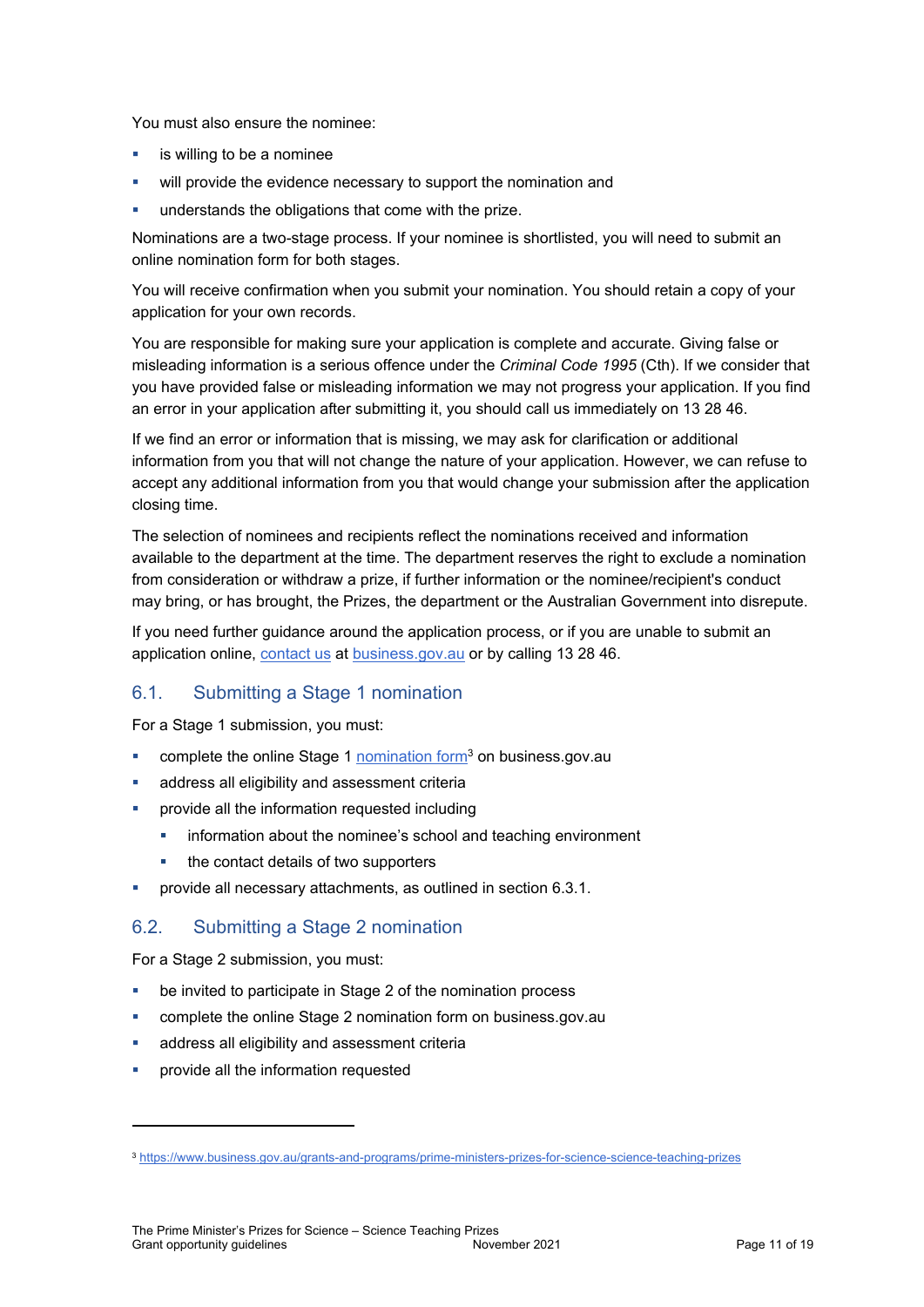provide all the necessary attachments, as outlined in section [6.3.2.](#page-11-2)

# <span id="page-11-0"></span>6.3. Attachments to the application

You must attach supporting documentation to the application form in line with the instructions provided within the form. You should only attach requested documents. We will not consider information in attachments that we do not request.

Supporters who wish to submit their statements separately should contact us for advice on how to do this, the department's contact details are outlined at section 10.3.

# <span id="page-11-1"></span>6.3.1. Stage 1 attachments

We require the following documents with your nomination:

- a current two page CV for the nominee
- a 750 word achievement summary addressing the assessment criteria.

#### <span id="page-11-2"></span>6.3.2. Stage 2 attachments

We require the following documents with your nomination:

- certified evidence of the nominee's Australian citizenship or permanent resident status
- statements from the nominator and both supporters that independently address the assessment criteria.
- a declaration from the nominee stating, amongst other things, that they have not, and will not, take actions that bring the Prizes, the department or the Australian Government into disrepute.

# <span id="page-11-3"></span>6.4. Timing of grant opportunity

You can only submit an application between the published opening and closing dates. We cannot accept late applications.

#### Table 1: Expected timing for this grant opportunity

| Activity                          | <b>Timeframe</b> |
|-----------------------------------|------------------|
| Stage 1 Nominations Open          | 12 weeks         |
| Assessment of Stage 1 Nominations | 7 weeks          |
| Stage 2 Nominations Open          | 3 weeks          |
| Assessment of Stage 2 Nominations | 10 weeks         |

# <span id="page-11-4"></span>**7. The grant selection process**

We first review your application against the eligibility criteria. If eligible, we will then assess it against the assessment criteria. Only eligible applications will proceed to the assessment stage.

We consider your application on its merits, based on:

- how well it meets the criteria
- how it compares to other applications.

We refer your application to the Science Teaching Prizes Committee, an independent committee of experts, which may include members of relevant industry associations, industry stakeholders or subject matter experts.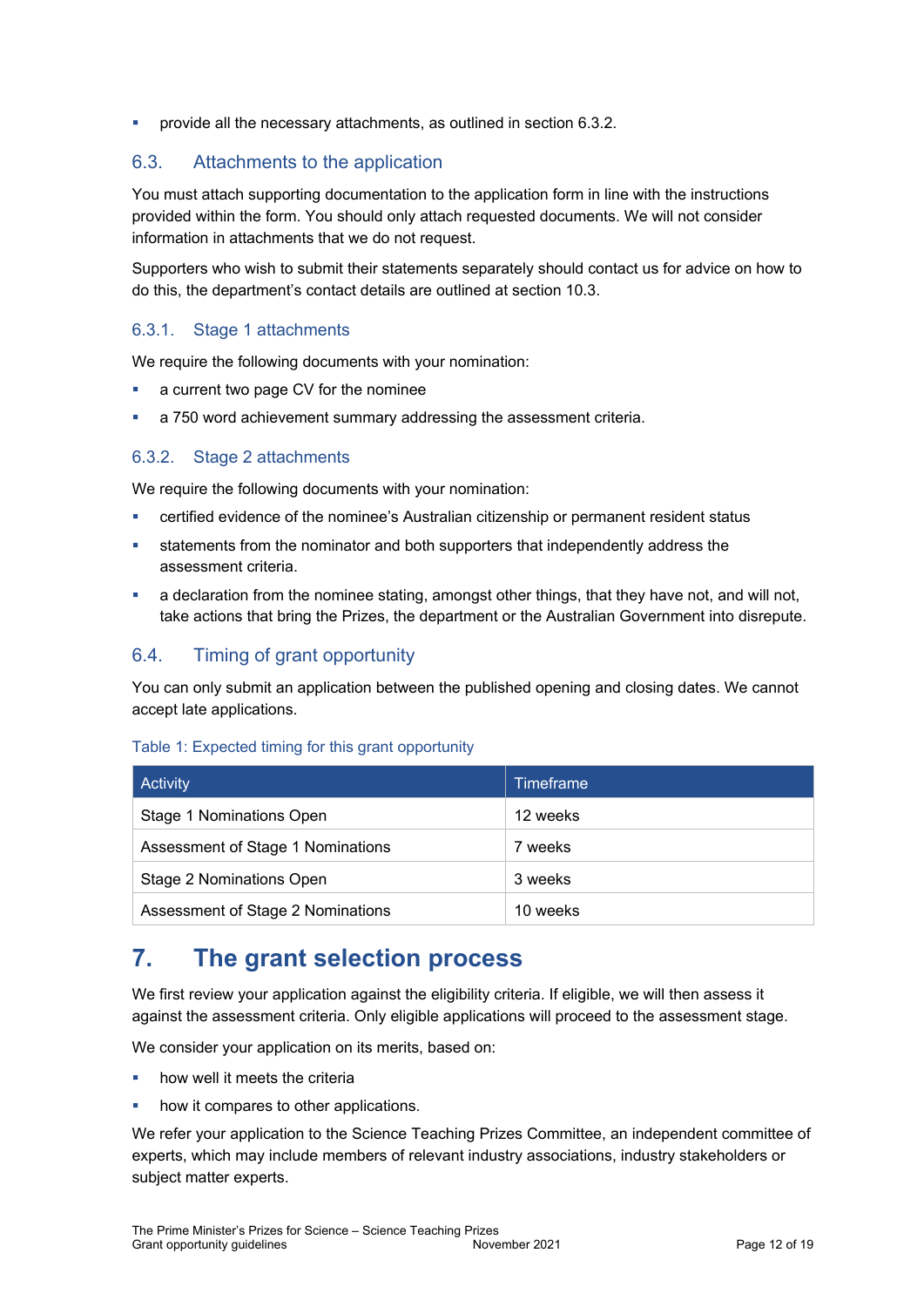In Stage 1, the committee will assess eligible nominations against the assessment criteria for each prize, compare them to other eligible nominations, and shortlist them.

We will invite shortlisted nominations to apply for Stage 2. We invite you (the nominator) and two supporters to prepare a more detailed nomination addressing the assessment criteria.

In Stage 2, the committee will assess eligible nominations for the shortlisted nominees against the assessment criteria, compare them to other eligible Stage 2 nominations and recommend prize recipients.

The committee will be gender balanced, consistent with the gender diversity target on Australian Government boards. The committee must undertake compulsory implicit bias training before reviewing applications.

If the selection process identifies unintentional errors in your application, we may contact you to correct or clarify the errors, but you cannot make any material alteration or addition.

For a nominee to be recommended for a Science Teaching Prize, the nomination must score highly, at least 50 percent, against all assessment criteria. We will not award a prize in that year if the committee does not consider any of the nominations sufficiently meritorious.

# <span id="page-12-0"></span>7.1. Who will approve the prize recipients?

The Minister will make the final decision on the prize recipients, taking into account the recommendations of the committee and the availability of program funds.

The Minister's decision is final in all matters, including:

- the approval of prize recipients
- the prize money to be awarded.

We cannot review decisions about the merits of your application.

# <span id="page-12-1"></span>**8. Notification of prize outcomes**

We will notify you of the outcome of your nomination in writing following the completion of each stage.

# <span id="page-12-2"></span>8.1. How the prize will be awarded

We will notify the prize recipients in writing, and invite them to receive their awards at the Prime Minister's Prizes for Science awards event. This information is under embargo until we publicly announce the recipients of the Prime Minister's Prizes for Science at the awards event. This means prize recipients may not make any announcements in advance of the awards event.

We deposit the prize money into the recipients' accounts shortly after the awards event, following receipt of bank account details.

# <span id="page-12-3"></span>8.2. Obligations of the prize recipient

In the lead up to the awards event, we will contact prize recipients regarding preparations for the event.

Following the awards event, prize recipients may be asked to assist in publicly promoting the teaching and learning of science as important foundations for Australia's continuing economic, social and environmental wellbeing. Recipients should be prepared to undertake a small number of public engagements.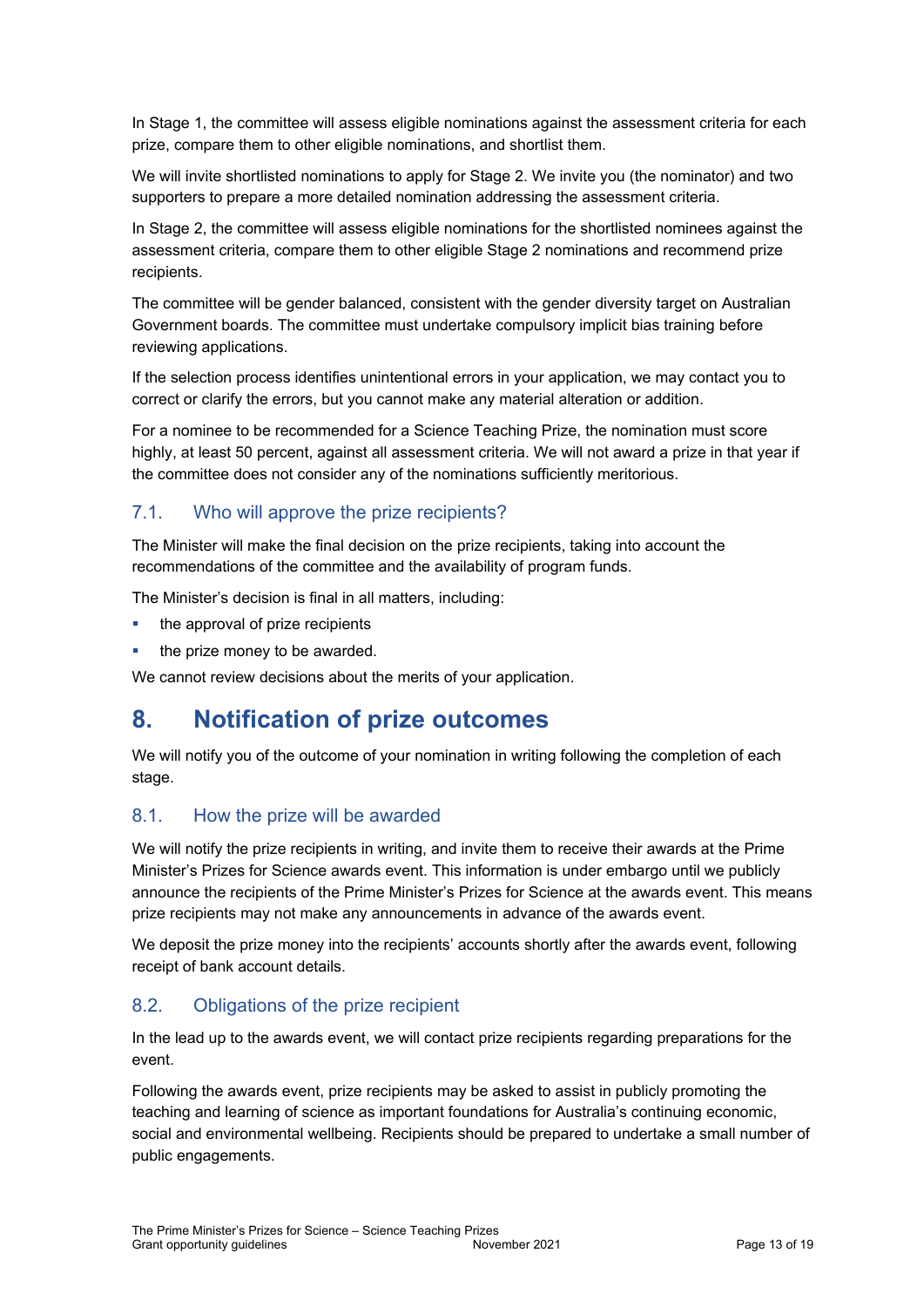We may invite prize recipients to present at official events or participate in public events such as National Science Week. Subject to the availability of funds, we may contribute to the travel and accommodation costs of attending an event (to the limit of government standard rates), where these are not covered by event organisers. We will consider requests to meet costs on a case-by-case basis, based on the benefits and value-for-money offered by the event. Participation at events will be subject to any public health restrictions in place at the time.

We encourage prize recipients to inform us of any invitations to attend events. We also ask prize recipients to notify us if they attended an event.

Where a prize recipient decides to use their share of the prize to benefit others (for example through the creation of a scholarship or enhancement of a science education program), the recipient is requested to notify us of this decision and its outcomes.

We require that prize recipients must not have and must not take any actions that will bring the Prizes, the department or the Australian Government into disrepute.

As at Section 6, the department reserves the right to withdraw a prize, if this is deemed to have occurred.

# <span id="page-13-0"></span>8.3. Tax obligations

The cash prizes awarded as part of the Prime Minister's Prizes for Science are not assessable as income under either section 6-5 or section 10-5 of the *Income Tax Assessment Act 1997*, or under paragraph 26(e) of the *Income Tax Assessment Act 1936*.

# <span id="page-13-1"></span>8.4. Use of materials

Material created by the Commonwealth for the Prime Minister's Prizes for Science, such as media statements, interviews, videos and photographs are the property of the Commonwealth and may be used or disclosed by us in the promotion of science, innovation or science education programs.

# <span id="page-13-2"></span>**9. Announcement of grants**

We will publish non-sensitive details of successful nominations on [GrantConnect.](http://www.grants.gov.au/) We are required to do this by the *Commonwealth Grants Rules and Guidelines* unless otherwise prohibited by law. We may also publish this information on [business.gov.au.](http://www.business.gov.au/)

# <span id="page-13-3"></span>**10. Probity**

We will make sure that the grant opportunity process is fair, according to the published guidelines, incorporates appropriate safeguards against fraud, unlawful activities and other inappropriate conduct and is consistent with the CGRGs.

# <span id="page-13-4"></span>10.1. Conflicts of interest

Any conflicts of interest could affect the performance of the grant opportunity or program. There may be a [conflict of interest,](http://www.apsc.gov.au/publications-and-media/current-publications/aps-values-and-code-of-conduct-in-practice/conflict-of-interest) or perceived conflict of interest, if our staff, any member of a committee or advisor and/or you or any of your personnel:

- has a professional, commercial or personal relationship with a party who is able to influence the application selection process, such as an Australian Government officer or member of an external panel
- has a relationship with or interest in, an organisation, which is likely to interfere with or restrict the applicants from carrying out the proposed activities fairly and independently, or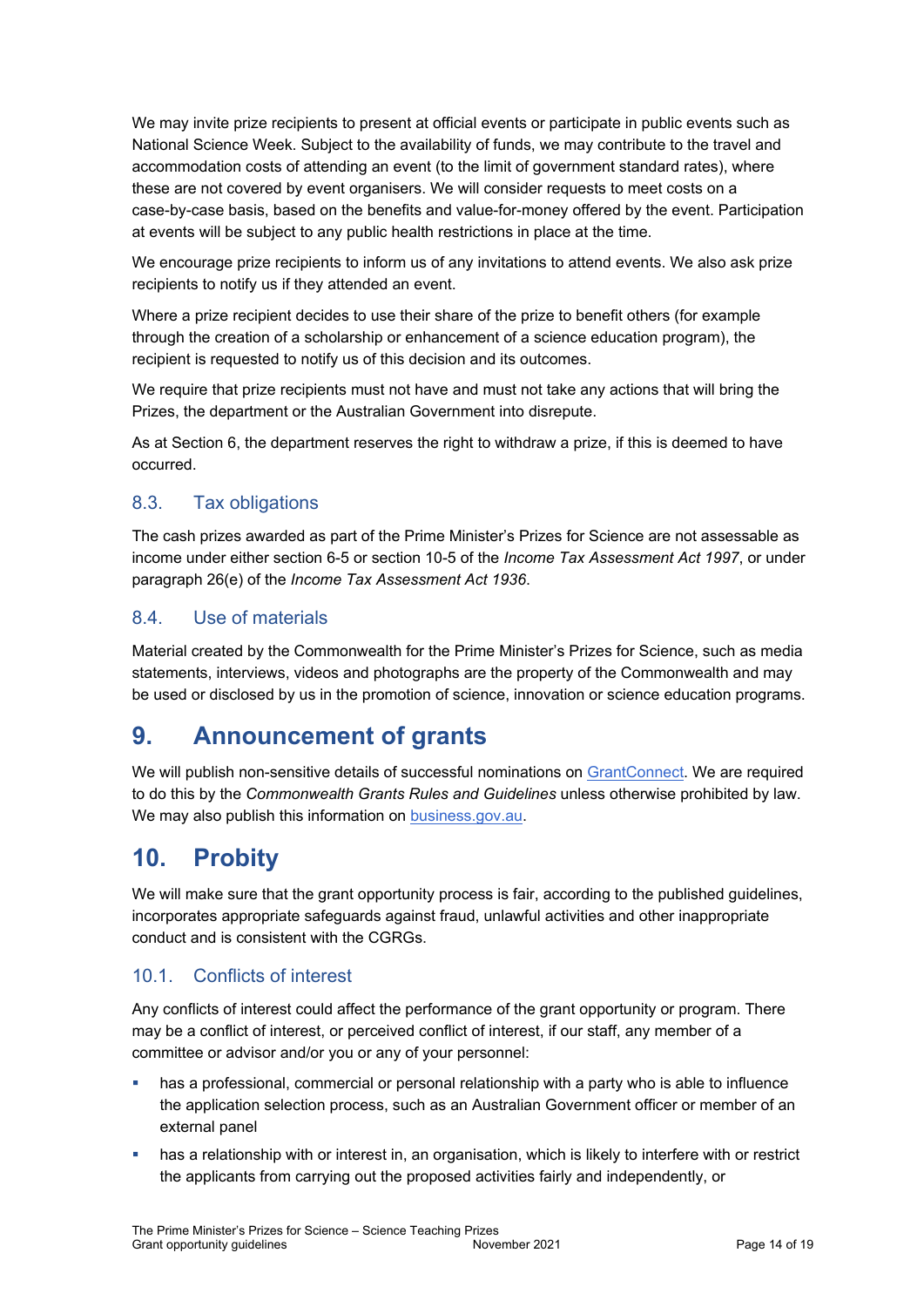has a relationship with, or interest in, an organisation from which they will receive personal gain because the organisation receives a grant under the grant program/ grant opportunity.

As part of your application, we will ask you to declare any perceived or existing conflicts of interests or confirm that, to the best of your knowledge, there is no conflict of interest.

If you later identify an actual, apparent, or perceived conflict of interest, you must inform us in writing immediately.

Conflicts of interest for Australian Government staff are handled as set out in the Australian [Public](https://www.legislation.gov.au/Details/C2019C00057)  [Service Code of Conduct \(Section 13\(7\)\)](https://www.legislation.gov.au/Details/C2019C00057)<sup>4</sup> of the *Public Service Act 1999* (Cth). Committee members and other officials including the decision maker must also declare any conflicts of interest.

We publish our **[conflict of interest policy](https://www.industry.gov.au/sites/g/files/net3906/f/July%202018/document/pdf/conflict-of-interest-and-insider-trading-policy.pdf)<sup>5</sup> on the department's** website.

# <span id="page-14-0"></span>10.2. How we use your information

<span id="page-14-3"></span>Unless the information you provide to us is:

- confidential information as per [0,](#page-14-3) or
- personal information as per [10.2.3](#page-15-0)

we may share the information with other government agencies for a relevant Commonwealth purpose such as:

- to improve the effective administration, monitoring and evaluation of Australian Government programs
- for research
- to announce the awarding of grants.

#### <span id="page-14-1"></span>10.2.1. How we handle your confidential information

We will treat the information you give us as sensitive and therefore confidential if it meets all of the following conditions:

- you clearly identify the information as confidential and explain why we should treat it as confidential
- the information is commercially sensitive
- disclosing the information would cause unreasonable harm to you or someone else
- you provide the information with an understanding that it will stay confidential.

#### <span id="page-14-2"></span>10.2.2. When we may disclose confidential information

We may disclose confidential information:

- to the committee and our Commonwealth employees and contractors, to help us manage the program effectively
- to the Auditor-General, Ombudsman or Privacy Commissioner

<sup>4</sup> https://www.legislation.gov.au/Details/C2019C00057

<sup>5</sup> [https://www.industry.gov.au/sites/default/files/July%202018/document/pdf/conflict-of-interest-and-insider-trading](https://www.industry.gov.au/sites/default/files/July%202018/document/pdf/conflict-of-interest-and-insider-trading-policy.pdf?acsf_files_redirect)[policy.pdf?acsf\\_files\\_redirect](https://www.industry.gov.au/sites/default/files/July%202018/document/pdf/conflict-of-interest-and-insider-trading-policy.pdf?acsf_files_redirect)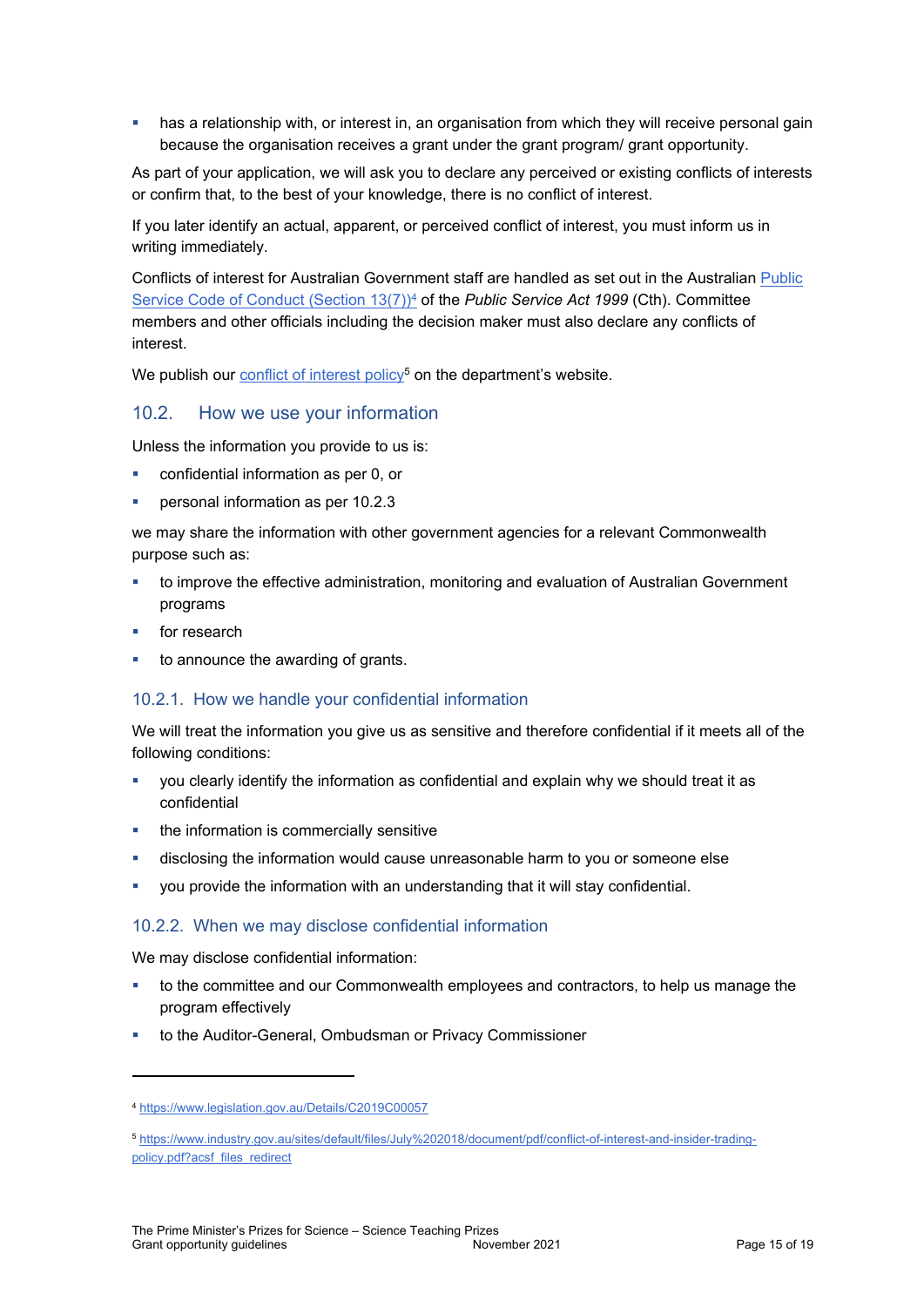- to the responsible Minister or Assistant Minister
- to a House or a Committee of the Australian Parliament.

We may also disclose confidential information if

- we are required or authorised by law to disclose it
- you agree to the information being disclosed, or
- someone other than us has made the confidential information public.

#### <span id="page-15-0"></span>10.2.3. How we use your personal information

We must treat your personal information according to the Australian Privacy Principles (APPs) and the *Privacy Act 1988* (Cth). This includes letting you know:

- **•** what personal information we collect
- why we collect your personal information
- to whom we give your personal information.

We may give the personal information we collect from you to our employees and contractors, the committee, and other Commonwealth employees and contractors, so we can:

- **n** manage the program
- research, assess, monitor and analyse our programs and activities.

We, or the Minister, may:

- announce the names of successful nominees to the public
- publish personal information on the department's websites.

You may read our [Privacy Policy](https://www.industry.gov.au/data-and-publications/privacy-policy)<sup>6</sup> on the department's website for more information on:

- what is personal information
- how we collect, use, disclose and store your personal information
- how you can access and correct your personal information.

#### <span id="page-15-1"></span>10.2.4. Freedom of information

All documents in the possession of the Australian Government, including those about the program, are subject to the *Freedom of Information Act 1982* (Cth) (FOI Act)*.*

The purpose of the FOI Act is to give members of the public rights of access to information held by the Australian Government and its entities. Under the FOI Act, members of the public can seek access to documents held by the Australian Government. This right of access is limited only by the exceptions and exemptions necessary to protect essential public interests and private and business affairs of persons in respect of whom the information relates.

If someone requests a document under the FOI Act, we will release it (though we may need to consult with you and/or other parties first) unless it meets one of the exemptions set out in the FOI Act.

<sup>6</sup> <https://www.industry.gov.au/data-and-publications/privacy-policy>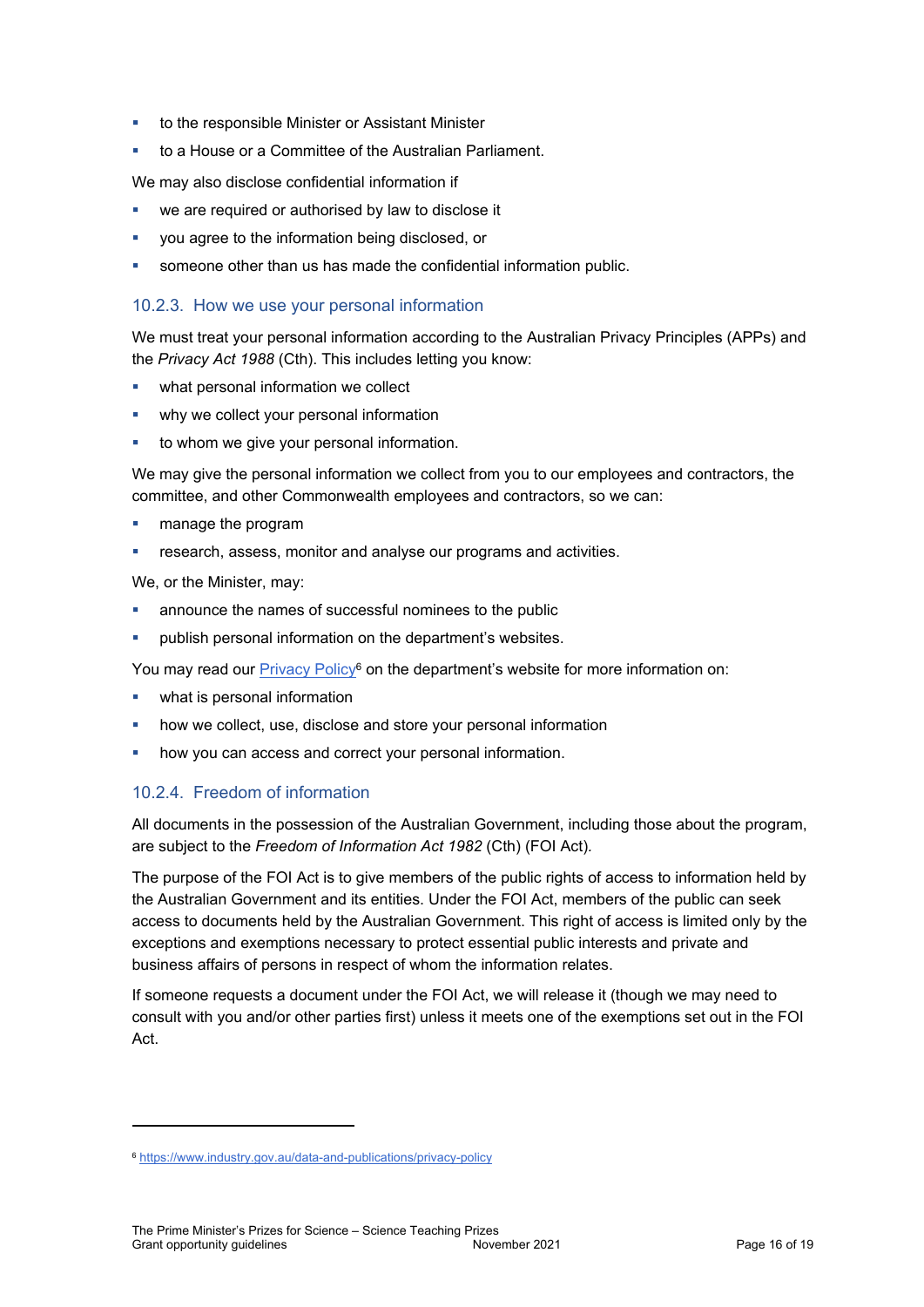# <span id="page-16-0"></span>10.3. Enquiries and feedback

For further information or clarification, you can contact us on 13 28 46 or by [web chat](https://www.business.gov.au/contact-us) or through our [online enquiry form](http://www.business.gov.au/contact-us/Pages/default.aspx) on business.gov.au.

We may publish answers to your questions on our website as Frequently Asked Questions.

Our [Customer Service Charter](https://www.business.gov.au/about/customer-service-charter) is available at [business.gov.au.](http://www.business.gov.au/) We use customer satisfaction surveys to improve our business operations and service.

If you have a complaint, call us on 13 28 46. We will refer your complaint to the appropriate manager.

If you are not satisfied with the way we handle your complaint, you can contact:

Head of Division AusIndustry Department of Industry, Science, Energy and Resources

GPO Box 2013

CANBERRA ACT 2601

You can also contact the [Commonwealth Ombudsman](http://www.ombudsman.gov.au/)<sup>7</sup> with your complaint (call 1300 362 072). There is no fee for making a complaint, and the Ombudsman may conduct an independent investigation.

<sup>7</sup> <http://www.ombudsman.gov.au/>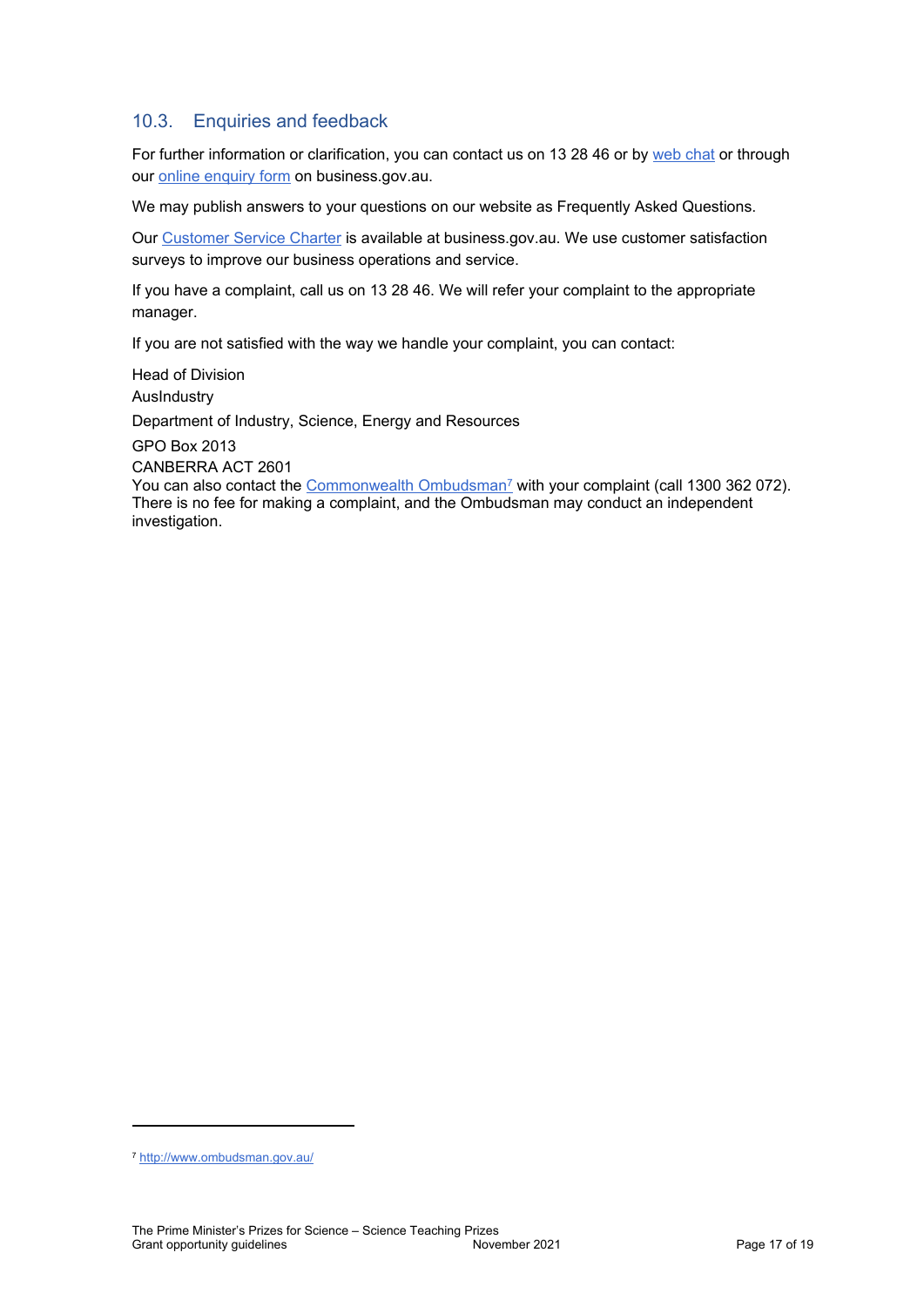# <span id="page-17-0"></span>**11. Glossary**

| <b>Term</b>                  | <b>Definition</b>                                                                                                                                                                                                                |
|------------------------------|----------------------------------------------------------------------------------------------------------------------------------------------------------------------------------------------------------------------------------|
| AusIndustry                  | The division of the same name within the department.                                                                                                                                                                             |
| Department                   | The Department of Industry, Science, Energy and<br>Resources.                                                                                                                                                                    |
| Eligible nomination          | A nomination for a Science Teaching Prize under the Prime<br>Minister's Prizes for Excellence in Science Teaching that<br>the Program Delegate has determined is eligible for<br>assessment in accordance with these guidelines. |
| Grant funding or grant funds | The funding made available by the Commonwealth to<br>grantees under the program.                                                                                                                                                 |
| <b>Guidelines</b>            | Guidelines that the Minister gives to the department to<br>provide the framework for the administration of the program,<br>as in force from time to time.                                                                        |
| Minister                     | The Commonwealth Minister for Science and Technology.                                                                                                                                                                            |
| Nomination form              | The document issued by the Program Delegate that<br>nominators use to nominate nominees for Science Teaching<br>Prizes under the program.                                                                                        |
| Nominator                    | The person making a nomination of a nominee.                                                                                                                                                                                     |
| Nominee                      | The individual being nominated for a Science Teaching<br>Prize.                                                                                                                                                                  |
| Personal information         | Has the same meaning as in the Privacy Act 1988 (Cth)<br>which is:<br>Information or an opinion about an identified individual,                                                                                                  |
|                              | or an individual who is reasonably identifiable:                                                                                                                                                                                 |
|                              | whether the information or opinion is true or not<br>a.<br>whether the information or opinion is recorded in a<br>b.<br>material form or not.                                                                                    |
| Prize money                  | The monetary prize made available by the Commonwealth<br>of Australia to prize recipients under the program.                                                                                                                     |
| Prize recipient              | An individual that has been awarded a Science Teaching<br>Prize.                                                                                                                                                                 |
| Program Delegate             | An AusIndustry manager within the department with<br>responsibility for the program.                                                                                                                                             |